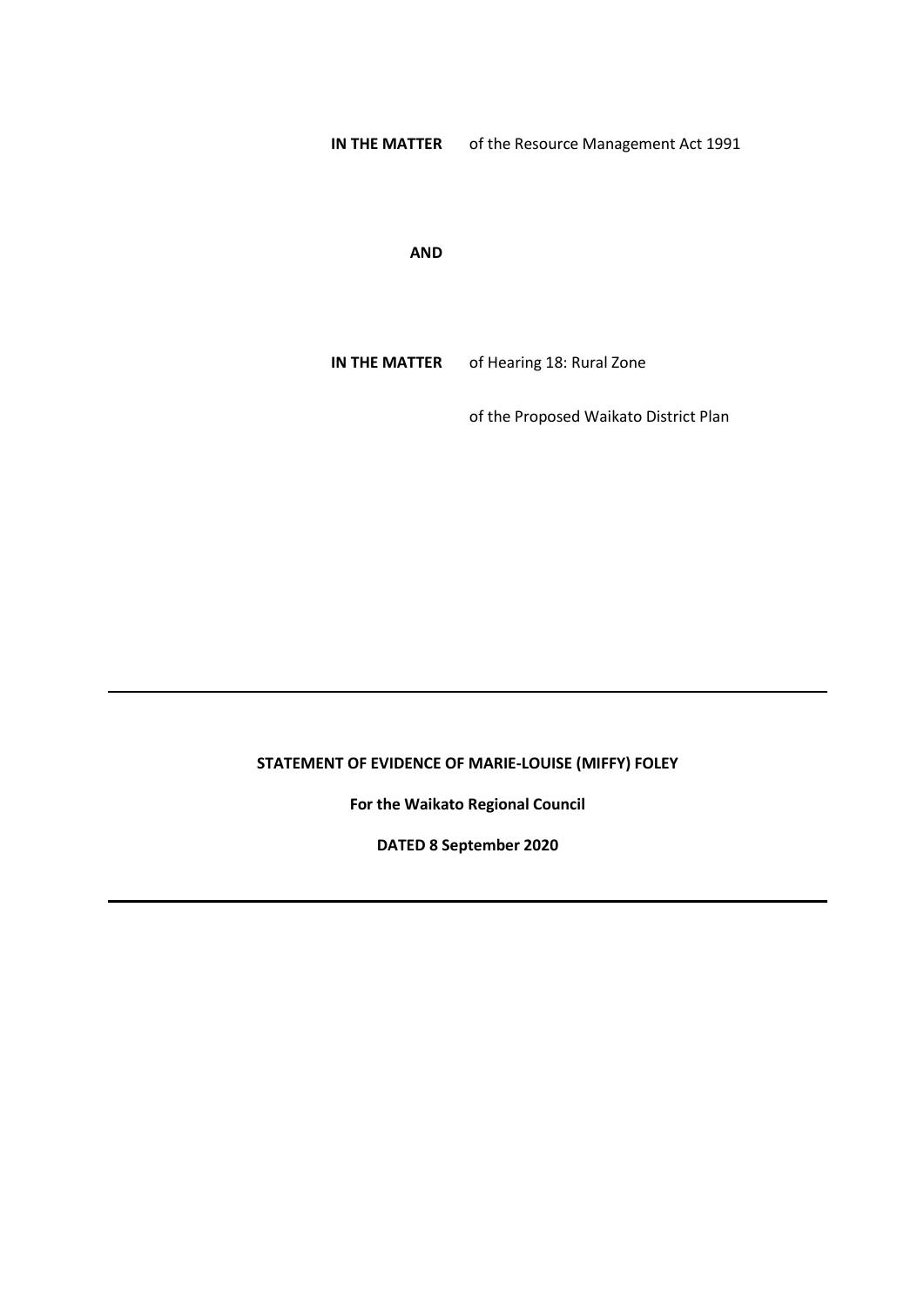## **Table of Contents**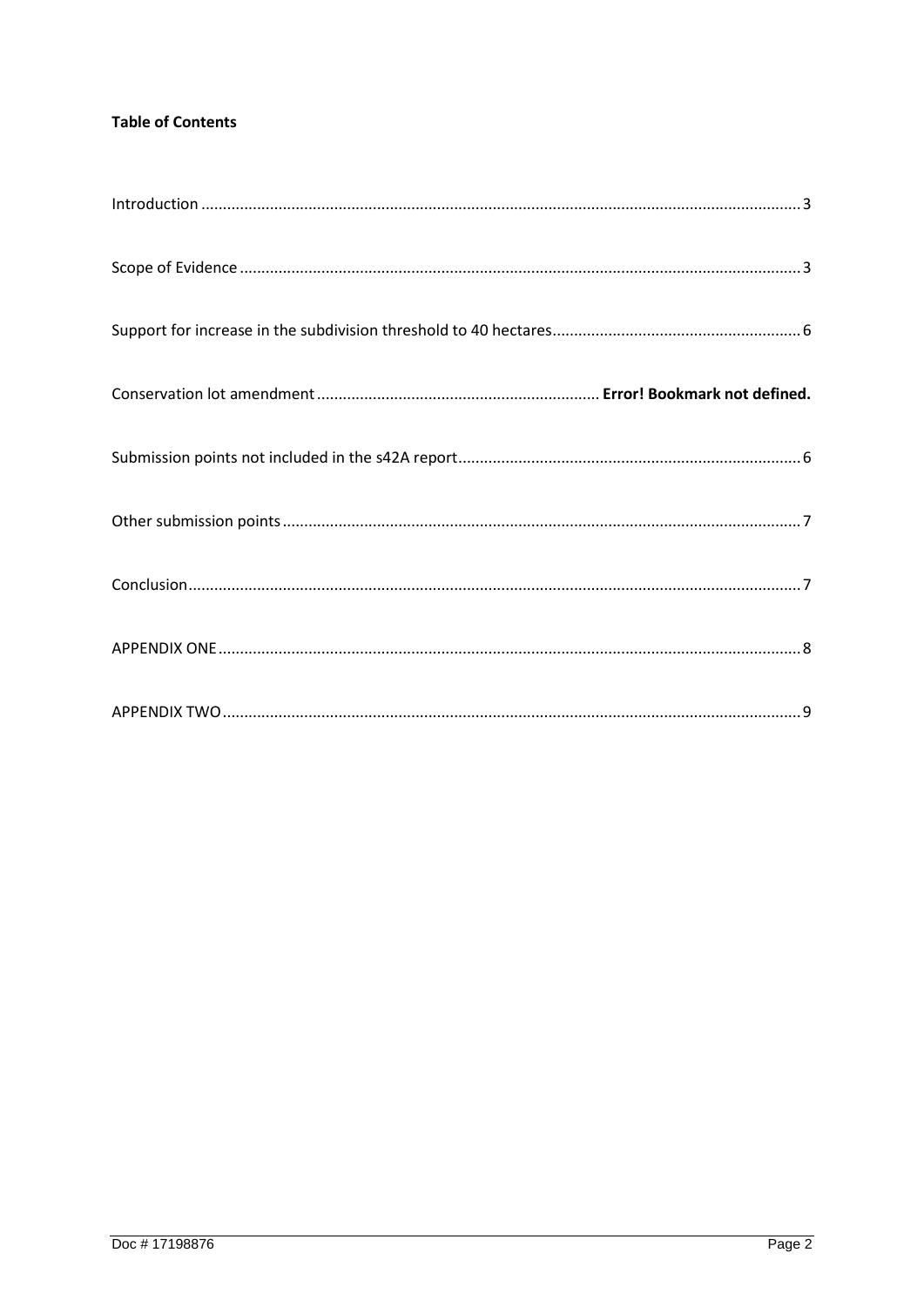#### <span id="page-2-0"></span>**Introduction**

- 1. My name is Marie-Louise (Miffy) Foley. I am a Senior Policy Advisor in the Integration and Infrastructure Section at the Waikato Regional Council. I have been in this role since February 2019.
- 2. I hold the academic qualifications of a Bachelor of Sciences from the University of Waikato and a Graduate Diploma in Urban and Regional Planning from the University of New England in New South Wales (NSW), Australia. I am an intermediate Member of the New Zealand Planning Institute.
- 3. My role with Waikato Regional Council has been as a member of the Policy Implementation Team which involves working with the territorial authorities of the Waikato Region and with neighbouring regional councils to assist in the development of consistent integrated regional policy. I am also involved with Future Proof and a number of the Hamilton to Auckland Corridor Plan work streams. I represent Waikato Regional Council on the Future Proof Technical Implementation Group.
- 4. I have 15 years' experience working in the planning field. Prior to my role with Waikato Regional Council, I was employed as a policy and strategic planner in local government in NSW for over 13 years.
- 5. I confirm that I am familiar with the Code of Conduct for Expert Witnesses as set out in the Environment Court Practice Note 2014. I have read and agree to comply with the Code. Except where I state that I am relying upon the specified evidence or advice of another person, my evidence is within my area of expertise. I have not omitted to consider material facts known to me that might alter or detract from the opinions expressed.

#### <span id="page-2-1"></span>**Scope of Evidence**

- 6. My evidence is given on behalf of Waikato Regional Council.
- 7. The submission made by Waikato Regional Council addressed several aspects that relate to the Rural Zone. The submission sought amendments to improve consistency with regional policy documents. I was not involved in the preparation of Waikato Regional Council's submission, dated 18 September 2018. However, I led the preparation of the further submission, dated 15 July 2019.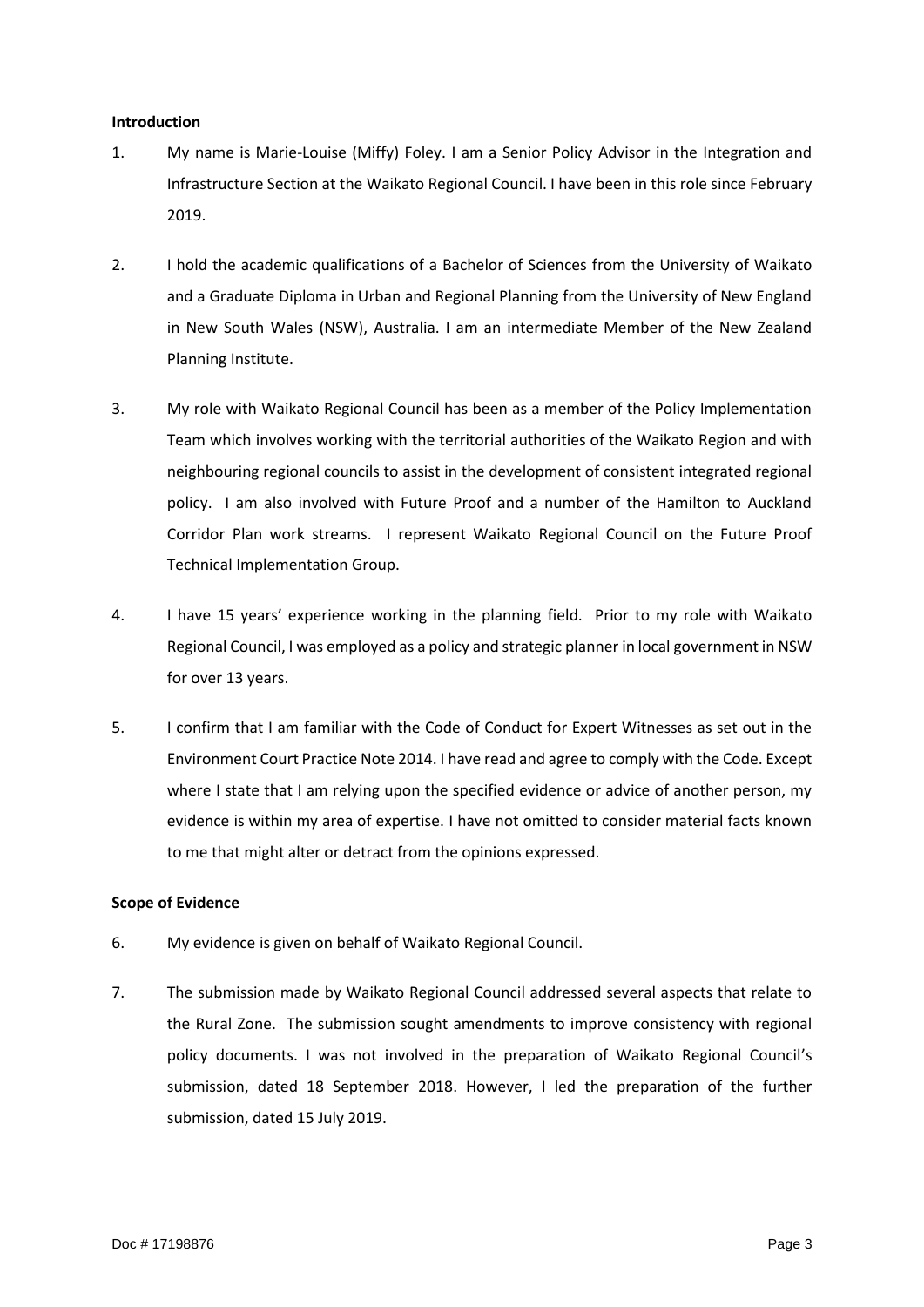- 8. My evidence reinforces the Waikato Regional Council submission and reflects my professional opinions as a resource management policy advisor. The focus of my evidence is on:
	- afforestation in high and outstanding natural character areas;
	- support for recommended increase in the subdivision threshold to 40 hectares, and
	- submission points not included in the s42A report

## **Afforestation in high and outstanding natural character areas**

- 9. WRC's submission point 81.160 requested amendment to Rule 22.1.5 D15 Discretionary Activities to include afforestation of significant natural areas as a discretionary activity. As identified by Mr Clease in his S42A report for Hearing 18, National Environmental Standard for Plantation Forestry (NES-PF) controls need not be replicated in the district plan and that these address afforestation within an SNA. I agree with this point.
- 10. However, I note that similar controls do not exist in the NES-PF for afforestation in areas of high and outstanding natural character of the coastal environment. This is a matter that Rule 22.1.5 D15 of the Proposed Waikato District Plan addresses and which the S42A author recommends deletion of at paragraph 386 based on Regulation 6 of the NES-PF.
- 11. I believe that there is scope to include controls that are more stringent than the NES-PF when preserving natural character areas of the coastal environment. Under Clause 6(1)(b) of the NES-PF, controls can be more restrictive to implement any of the policies 11, 13, 15 and 22 of the New Zealand Coastal Policy Statement (NZCPS). This was outlined in WRC's submission (submission point 81.160) as summarised below:

*Regulation 6 provides certain circumstances in which a rule in a plan can be more stringent than the regulations. These include where a rule gives effect to NZCPS policies 11, 13, 15 and 22 and matters of national importance (Outstanding Natural Feature Landscape and SNA). Given this, it is considered that a discretionary activity status is available and appropriate to ensure that the WRPS and NZCPS are given effect to.*

12. More stringent planning provisions for forestry activities to address the NZCPS are included in the Landscape and Natural Character Section 32 Report with Rule 22.1.5 D15 forming part of the cascade of provisions. I note that Policy 13 is referenced in the S32 report as a relevant NZCPS policy, and that the NZCPS features significantly in assessing options for addressing the issue of natural character.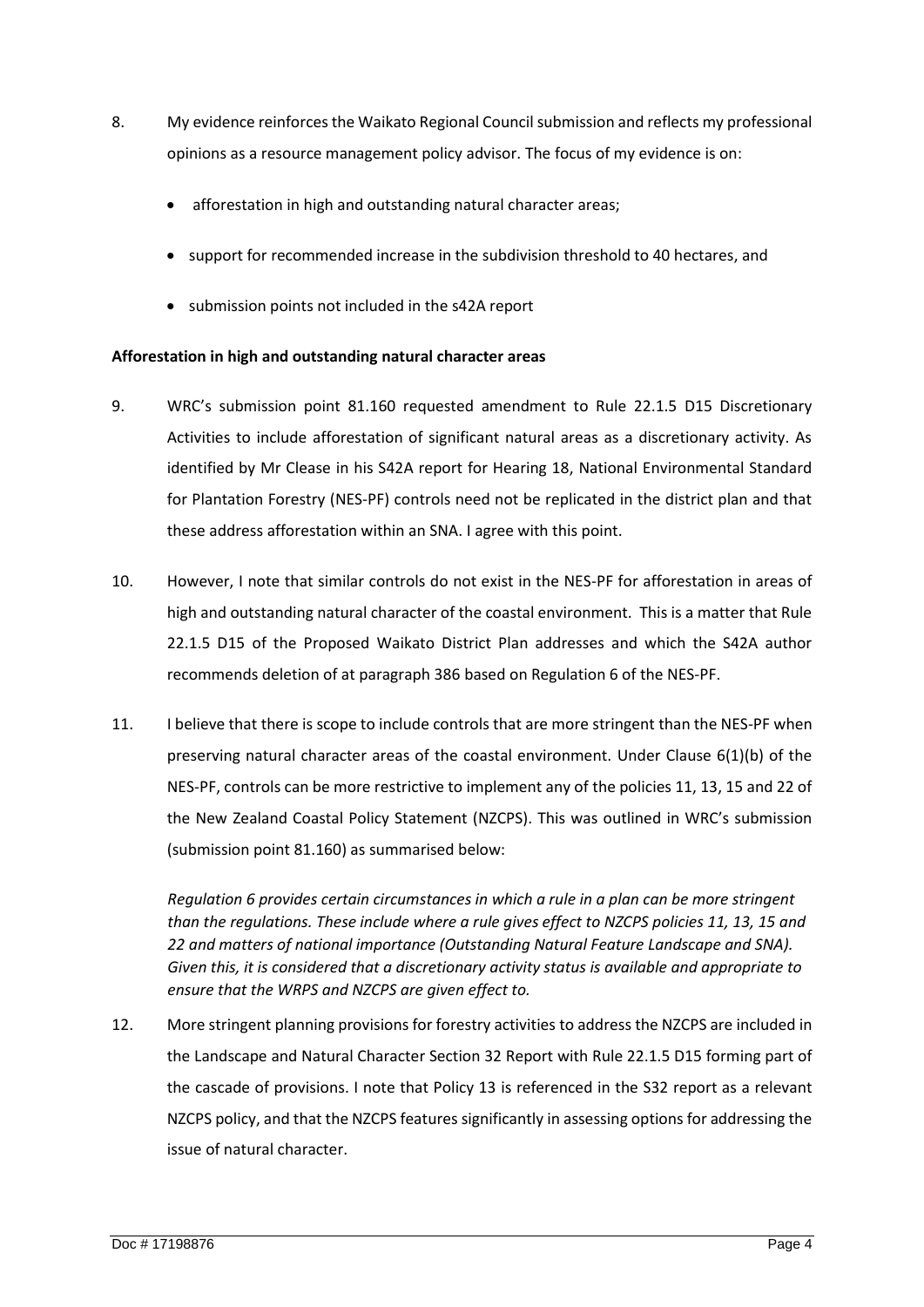- 13. I also would like to bring the Panel's attention to the S42A report for Hearing 21b (Landscapes) which, at paragraph 66, highlights a broader scope of Regulation 6 of the NES-PF and includes those matters under both clause  $6(1)(a)$  and  $6(1)(b)$ .
- 14. As such, it is my opinion that Policy 13 of the NZCPS is particularly relevant in regard to Rule 22.1.5 D15 and the associated objective and policies of the Proposed Waikato District Plan as identified in Council's S32 report. Policy 13 reads as follows:
	- *1. To preserve the natural character of the coastal environment and to protect it from inappropriate subdivision, use, and development:*
		- *a. avoid adverse effects of activities on natural character in areas of the coastal environment with outstanding natural character; and*
		- *b. avoid significant adverse effects and avoid, remedy or mitigate other adverse effects of activities on natural character in all other areas of the coastal environment; including by:*
		- *c. assessing the natural character of the coastal environment of the region or district, by mapping or otherwise identifying at least areas of high natural character; and*
		- *d. ensuring that regional policy statements, and plans, identify areas where preserving natural character requires objectives, policies and rules, and include those provisions.*
	- *2. Recognise that natural character is not the same as natural features and landscapes or amenity values and may include matters such as:*
		- *e. natural elements, processes and patterns;*
		- *f. biophysical, ecological, geological and geomorphological aspects;*
		- *g. natural landforms such as headlands, peninsulas, cliffs, dunes, wetlands, reefs, freshwater springs and surf breaks;*
		- *h. the natural movement of water and sediment;*
		- *i. the natural darkness of the night sky;*
		- *j. places or areas that are wild or scenic;*
		- *k. a range of natural character from pristine to modified; and*
		- *l. experiential attributes, including the sounds and smell of the sea; and their context or setting.*
- 15. I note that in regards to implementing Policy 13(1)(c) above, high and outstanding natural character areas of the Waikato District have been identified in the Boffa Miskell *Waikato District Landscape Study* which is informed by a report commissioned by Waikato Regional Council, also prepared by Boffa Miskell, titled *Natural Character Study of the Waikato Coastal Environment*.
- 16. The Waikato District Landscape Study specifically addresses biotic values of which landcover is a significant component. It is clear from the assessment of Port Waikato contained within this report that plantation forestry has considerable bearing on natural character. Further,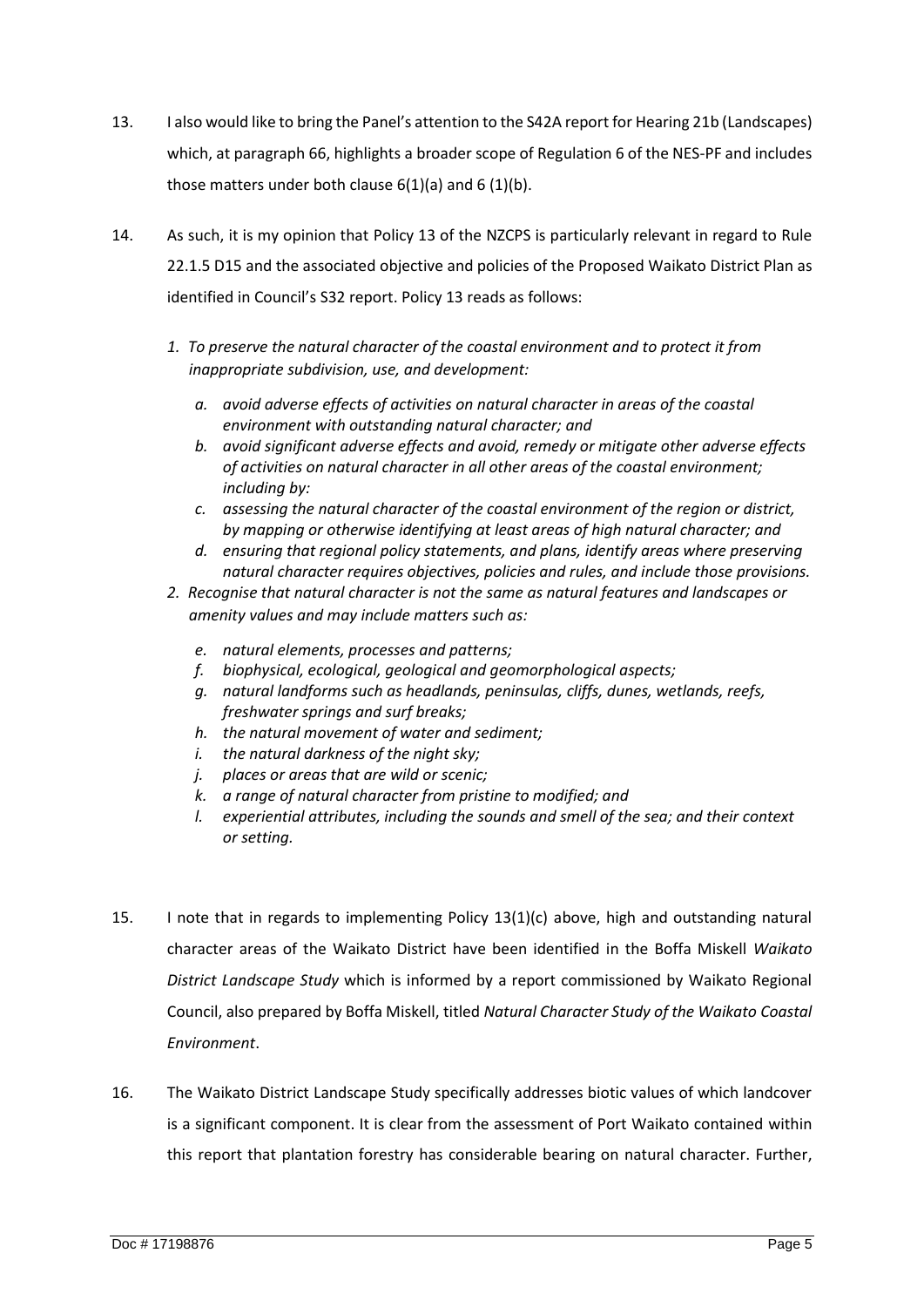plantation in such areas can contribute to a reduction in natural character including the matters addressed in NZCPS policy 13(2).

- 17. Based on the above, in my opinion that there is scope and justification for retaining control over afforestation in natural character areas as addressed in Rule 22.1.5 D15 of the Proposed Waikato District Plan. I consider that such provisions are necessary to address the threats to identified high and outstanding natural character areas, and to implement the NZCPS and WRPS.
- 18. I request that Rule 22.1.5 D15 be retained as notified in the Proposed Waikato District Plan.

## <span id="page-5-0"></span>**Support for increase in the subdivision threshold to 40 hectares**

- 19. WRC's submission points 81.167 and 81.173 requested that the Proposed Waikato District Plan provide for a minimum 40ha balance lot for general rural subdivision and for rural hamlet subdivision. This was on the basis that a threshold set at 20 ha has the effect of increasing the area of land within the district for which subdivision may be permitted, thus increasing the potential for more fragmentation of rural land (and high class soils) than would otherwise be the case (with a 40 ha threshold). It could also lead to more diffuse rural residential development. This is inconsistent with policy 5.2.3(a) of the Proposed Waikato District Plan around minimising the fragmentation of productive rural land.
- 20. Ms Overwater recommends that 22.4.1.2(a)(ii) and Rule 22.4.1.5(v) be amended to provide for a minimum 40ha balance lot. This recommendation this is supported by technical reports from Dr Hill, Professor Scrimgeour and Mr Fairgray which highlight the consequences of a smaller minimum lot balance such as an increase in rural land fragmentation, loss of productive land and loss of revenue from primary productive activities.
- 21. I support the amendment to 22.4.1.2(a)(ii) and Rule 22.4.1.5(v) to provide for a minimum 40ha balance lot

#### <span id="page-5-1"></span>**Submission points not included in the s42A report**

22. WRC had a number of submission points coded to Hearing 2: All of plan when they actually request relief in each zone rather than the plan as a whole. These submission points (81.3, 81.4 & 81.9) related to setbacks from waterways for buildings and earthworks, and revegetation of earthworks.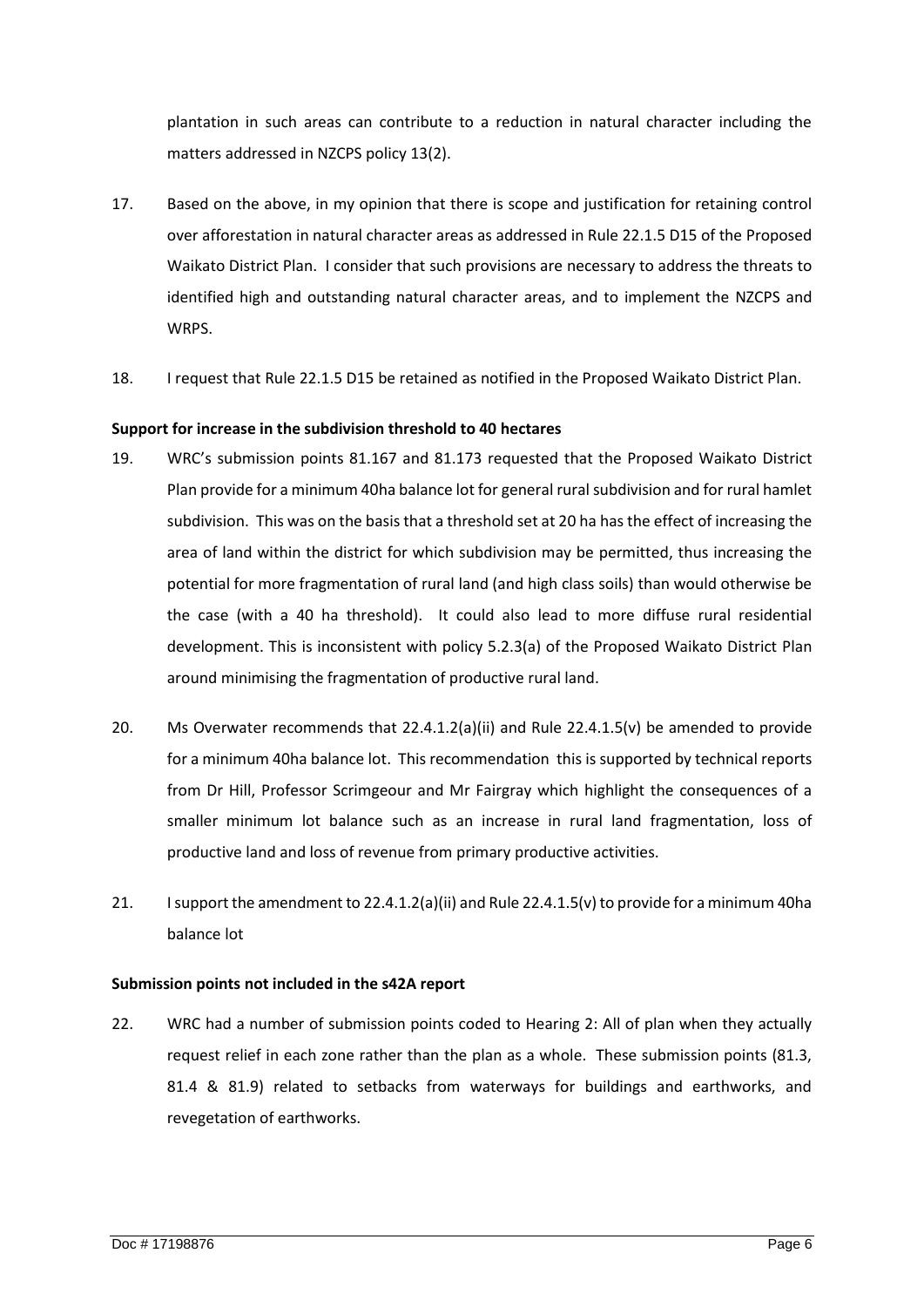- 23. I addressed these matters in my evidence for Hearing 2 so I will not repeat it here but rather refer you to paragraphs 9 - 53 of that evidence. I also include the specific amendments requested to the rural rules in Appendix One.
- 24. Submission point 81.176 also related to the rural zone rules, specifically the Lakeside Te Kauwhata Precinct and Rule 22.8.3 Restricted Discretionary Activities. It requested that an additional assessment criteria be included as follows:

*(vi) Stormwater management and the mitigation of potential adverse effects*

25. As per WRC's submission, the effects of stormwater should be included as a matter of discretion to encourage an assessment of effects on the environment from stormwater infrastructure.

## <span id="page-6-0"></span>**Other submission points**

26. WRC made a number of other submission points in relation to the Rural Zone which are address in the Section 42A report. I support a number of the recommendations made in the Section 42A Report – see Appendix Two.

#### <span id="page-6-1"></span>**Conclusion**

27. WRC is supportive of a number of the recommendations made in the Residential Zone Section 42A report but requests a small number of changes to better implement regional direction as outlined in this evidence.

Miffy Foley

8 September 2020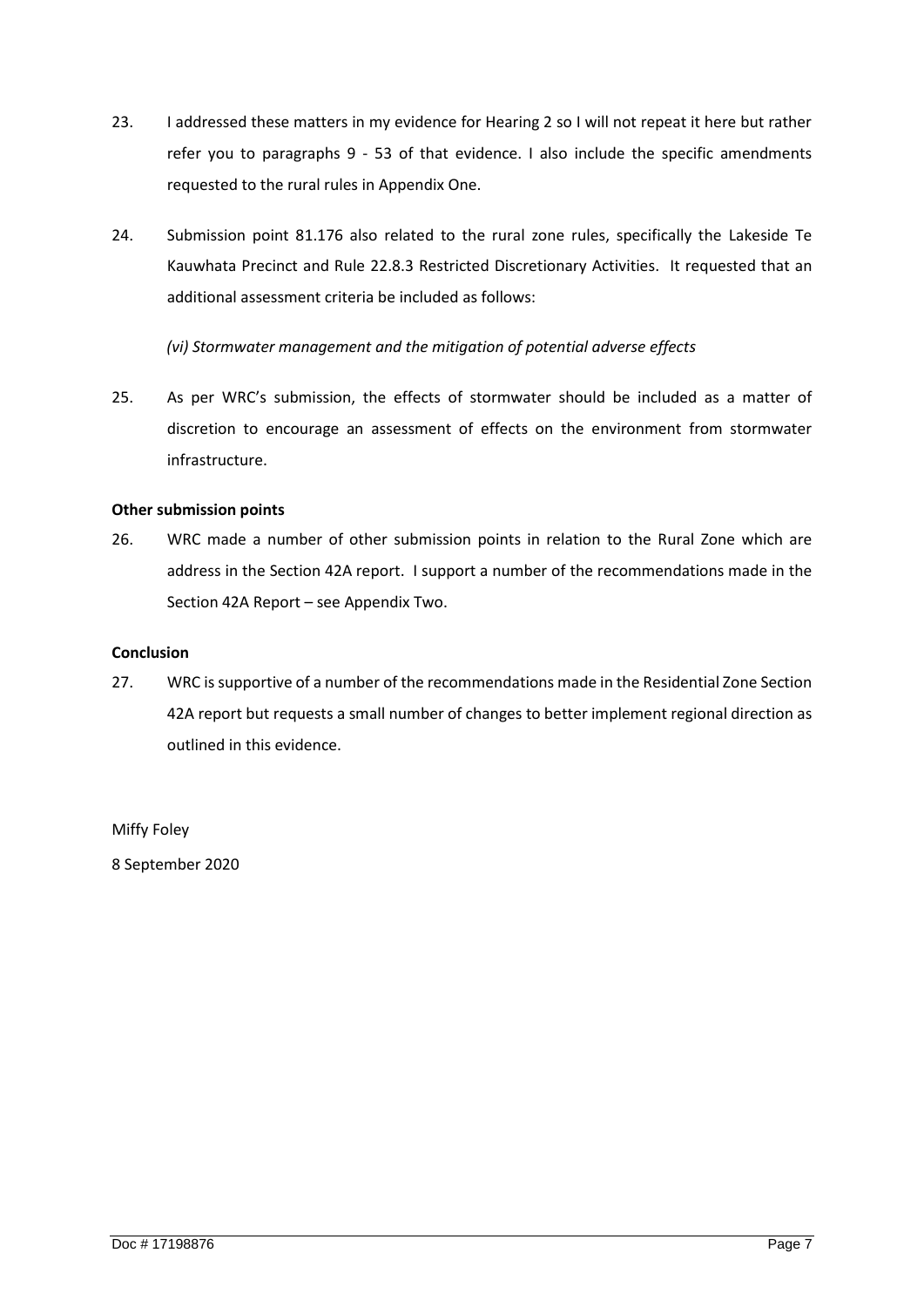## <span id="page-7-0"></span>**APPENDIX ONE**

Proposed amendments to the rules in Chapter 22: Rural Zone

| Rule     | <b>Proposed amendment</b>                                                                                                                      |
|----------|------------------------------------------------------------------------------------------------------------------------------------------------|
| 22.2.3.1 | Include in P2:                                                                                                                                 |
|          | (vii) Earthworks are setback 5m horizontally from any waterway, open drain or                                                                  |
|          | overland flow path                                                                                                                             |
|          |                                                                                                                                                |
| 22.2.3.1 | Amend P2 (iv) as follows:                                                                                                                      |
|          | Areas exposed by earthworks are re-vegetated to achieve 80% ground cover within 62<br>months of the commencement completion of the earthworks; |
| 22.3.7.5 | Include in P1:                                                                                                                                 |
|          | (vi) 10m from a perennial or intermittent stream.                                                                                              |
|          |                                                                                                                                                |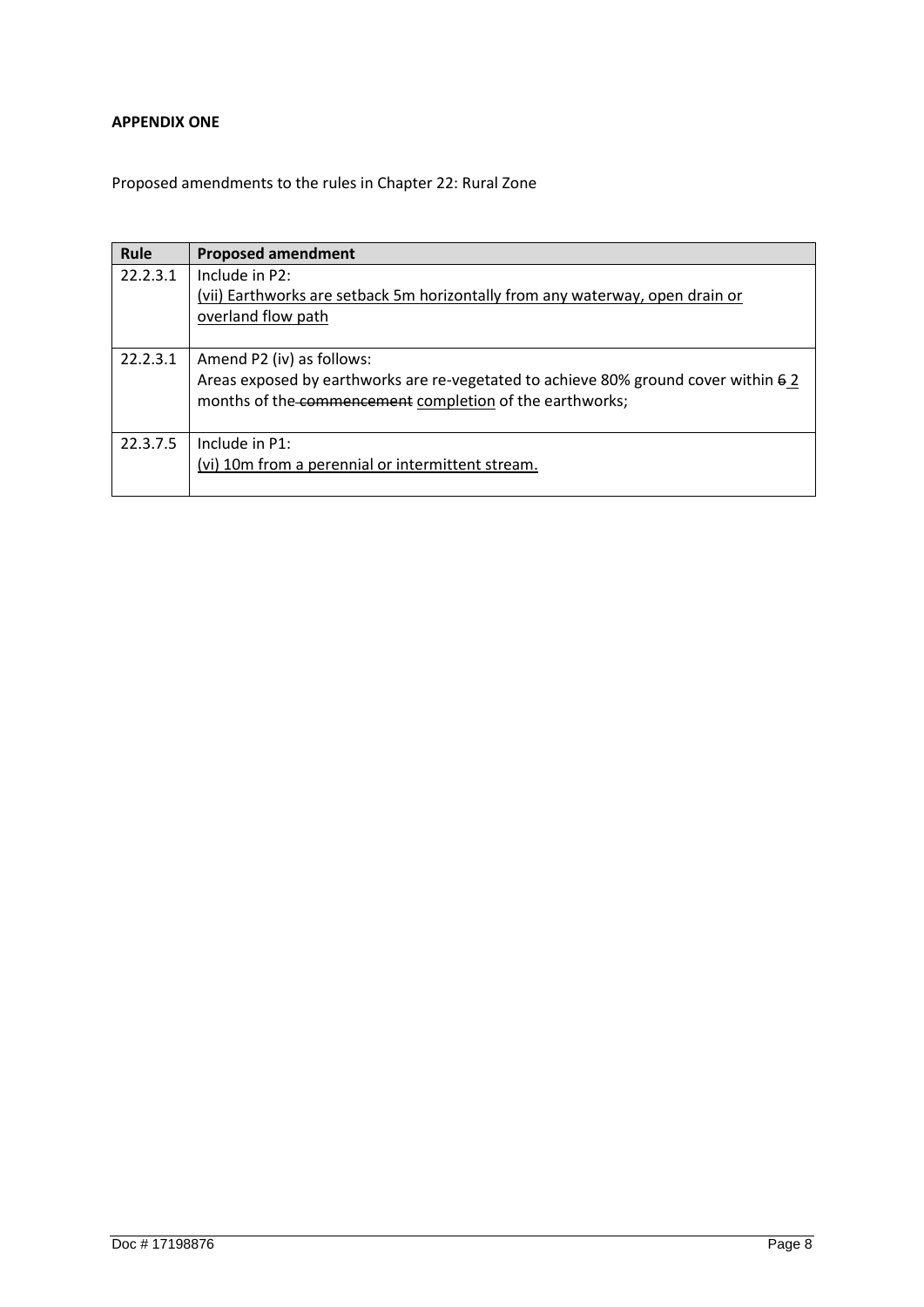## <span id="page-8-0"></span>**APPENDIX TWO**

The table below outlines the WRC submission points and further submission points where the s42A recommendations are supported.

| <b>Submission Point</b> | <b>Recommendation</b>                                                          |
|-------------------------|--------------------------------------------------------------------------------|
| 81.166                  | Accept in part                                                                 |
|                         | Retain Rule 22.4.1.1 Prohibited Subdivision                                    |
| 81.167                  | Accepted                                                                       |
|                         | WRC requested amendment to Rule 22.4.1.2(a)(ii)                                |
|                         | General subdivision to increase the subdivision                                |
|                         | threshold to 40ha.                                                             |
| 81.168                  | Accepted                                                                       |
|                         | WRC requested amendment to Rule 22.4.1.2(a)(v)                                 |
|                         | General subdivision to clarify that a property                                 |
|                         | scale/site specific Land Use Capability Assessment is                          |
|                         | required                                                                       |
| 81.170                  | Accepted                                                                       |
|                         | WRC requested addition to 22.4.1.2(b) General                                  |
|                         | subdivision the matters of discretion to include the                           |
|                         | availability of water supply, wastewater services and                          |
| 81.171                  | stormwater management.                                                         |
|                         | Accepted<br>WRC requested addition to Add to Rule 22.4.1.5 (b)                 |
|                         | Rural Hamlet Subdivision the matters of discretion to                          |
|                         | include the availability of water supply, wastewater                           |
|                         | services and stormwater management.                                            |
| 81.173                  | Accepted                                                                       |
|                         | WRC requested amendment to Amend Rule                                          |
|                         | 22.4.1.5(v) Rural Hamlet Subdivision to provide for a                          |
|                         | minimum 40ha balance lot.                                                      |
| 81.174                  | Accept in part                                                                 |
|                         | WRC requested retention of Rule 22.4.1.6                                       |
|                         | Conservation lot subdivision.                                                  |
| 81.192                  | Accepted in part                                                               |
|                         | Amend the definition of "ancillary rural earthworks"                           |
|                         | in Chapter 13:                                                                 |
|                         | Definitions to provide for flood protection and                                |
|                         | drainage schemes managed by the Waikato Regional                               |
|                         | Council.                                                                       |
| 81.214                  | Accepted                                                                       |
|                         | WRC requested retention of Policy 5.2.2 High class                             |
|                         | soils                                                                          |
| 81.217                  | Rejected                                                                       |
|                         | WRC requested retention of Retain Policy 5.3.8                                 |
|                         | Effects on rural character and amenity from rural                              |
|                         | subdivision. S42A report recommendation to delete                              |
|                         | and replace with new clause which I consider<br>supports the framework better. |
| FS1277.70               | Accepted                                                                       |
|                         |                                                                                |